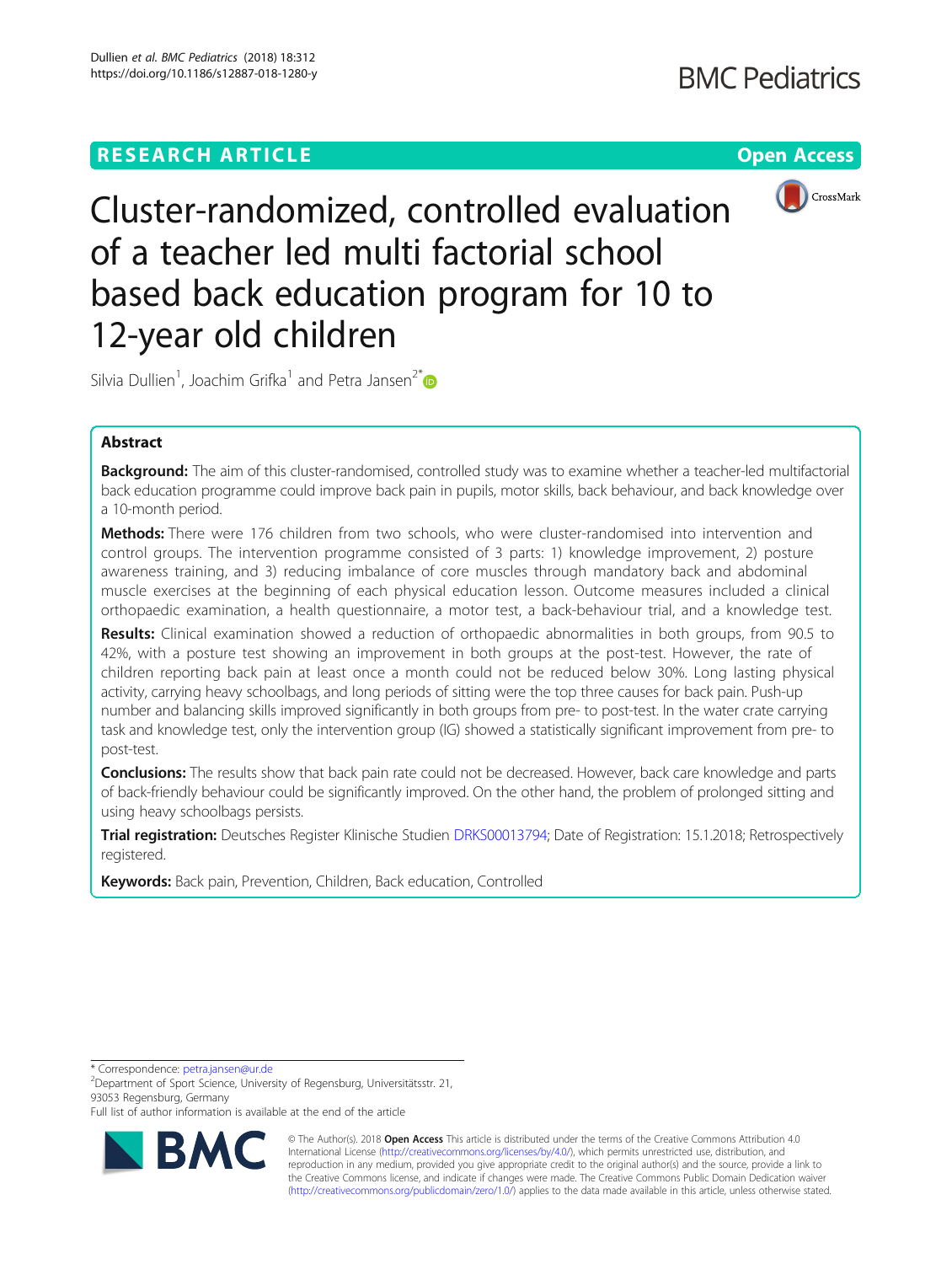## Background

Back pain is globally the most frequent cause of disability. In 2015, nearly 540 million people suffered from it [[1](#page-9-0)]. When entering the school system, back pain becomes a subject for children and adolescents. From there, the prevalence rates increase until they reach adult rates at the age of 18 [\[2\]](#page-9-0). It is similarly known that back pain in the younger years is associated with back pain as an adult [[3\]](#page-9-0). Risk factors for back pain in children are, among others, poor overall fitness, heavy work in leisure time, reduced quality of life (QoL) [\[4\]](#page-9-0), higher body mass index (BMI) [[5\]](#page-9-0), trunk asymmetry in girls [[6\]](#page-9-0), asymmetric carrying of the school bag [\[7](#page-9-0)], schoolbag carrying time [[8\]](#page-9-0), and physical inactivity [\[9](#page-9-0)].

School-based intervention programmes tackling these risk factors are necessary, having already been conducted in many countries  $[10-15]$  $[10-15]$  $[10-15]$ . So far, no school-based study has been conducted in Germany, as the programme was led by a teacher; it provides an advantage, in that every school can establish these interventions on their own.

## **Methods**

#### **Objective**

Another aim of this study was to examine if teacher-led intervention programmes could improve back-care knowledge, back-friendly behaviour, and core muscle endurance in pupils.

#### Participants

The intervention programme was tested on 10- to 12-year-old pupils in the 5th grade at two German "Gymnasiums." Four classes from each school participated. However, in a school environment, individual randomisation was not possible, such that whole classes were cluster-randomised. Two classes per school were randomly assigned to the intervention group (IG) and two classes were assigned to the control group (CG), resulting in four intervention classes and four control classes. For the cluster-randomisation, the authors chose a class for the respective condition by lot. The children in the IG were asked not to talk about the programme, as the poster for the respective exercises were only in the classrooms of the IG children. Yet carry-over effect could not be excluded, as children might have talked in the schoolyard about it. All participants were required to bring a written informed consent from their parents. At the beginning of the school year, a total of 176 children took part in the baseline assessment (100 girls/76 boys).

During the pre-test, the IG consisted of 90 children and the CG consisted of 86. Due to missing questionnaires, pupils moving away or feeling ill on one of the measurement days, resulted in the actual number of valid cases (varying between three measurement points). The mean age of the IG at pre-test was 10.6 years  $(\pm 0.44)$  (CG

10.5 ( $\pm$  0.43)), the mean height of the IG was 1.45 m ( $\pm$ 0.75) (CG 1.45 m  $(\pm 0.066)$ ), and the mean weight of the IG was 37.5 kg (± 8.10) (CG 38.0 (± 7.26)). None of the above-mentioned parameters showed significant differences. Furthermore, there were no differences in the appearance of trunk asymmetries, which is seen in scoliosis or hollow back (both  $p > 0.6$ ) (Table 1).

#### Interventions

The intervention programme consisted of three parts: 1. Knowledge improvement through five lessons on back care, which was held by a teacher with the provided material, 2. Posture awareness training and improvement in the classroom with three posters, and 3. Reducing muscular imbalance of the core muscles through mandatory back and abdominal muscle exercises at the beginning of each lesson.

The five lessons were developed in cooperation with orthopaedic residents, psychologists, sports scientists, and teachers. They focused on anatomical knowledge of the back and spine, good and bad posture while sitting (see Fig. [1\)](#page-2-0), healthy backpack habits, healthy lifting and carrying, and back-friendly sports and nutrition. To promote good posture, it was explained that dynamic sitting involved changed positions as being relevant. Healthy lifting and carrying was explained by examples such as correct lifting through bending the knees for the

| <b>Table 1</b> Anthropometric data of study participants at baseline |
|----------------------------------------------------------------------|
| measurement, (Mean, standard deviation and p-value separated         |
| by group at baseline)                                                |

|                                             | Group        | N  | Mean SD |       | p-values, t-test,<br>Chi-squared-test |
|---------------------------------------------|--------------|----|---------|-------|---------------------------------------|
| Age (years)                                 | Intervention | 87 | 10.59   | .438  | .296                                  |
|                                             | Control      | 85 | 10.52   | .426  |                                       |
| Height (m)                                  | Intervention | 90 | 1.44    | .074  | .710                                  |
|                                             | Control      | 86 | 1.45    | .065  |                                       |
| Body weight (kg)                            | Intervention | 90 | 37.49   | 8.10  | .640                                  |
|                                             | Control      | 86 | 38.04   | 7.26  |                                       |
| Body-mass-index<br>(kq/m2)                  | Intervention | 90 | 17.71   | 2.40  | .718                                  |
|                                             | Control      | 86 | 17.84   | 2.50  |                                       |
| Performance<br>Matthias-test (sec)          | Intervention | 90 | 48.61   | 14.84 | .058                                  |
|                                             | Control      | 87 | 52.82   | 14.51 |                                       |
| Amount of physical<br>activity <sup>1</sup> | Intervention | 78 |         |       | .655                                  |
|                                             | Control      | 72 |         |       |                                       |
| Status of the back<br>muscles <sup>2</sup>  | Intervention | 89 |         |       | .313                                  |
|                                             | Control      | 84 |         |       |                                       |
| Status of the Spine <sup>3</sup>            | Intervention | 85 |         |       | .637                                  |
|                                             | Control      | 77 |         |       |                                       |

 $1<sup>1</sup>0$  = never, 1 = sometimes, 2 = once a week, 3 = twice a week

 $2<sup>2</sup>1 = good$ , 2 = inconspicuous, 3 = lankly

 $31 =$  inconspicuous,  $2 =$  conspicuous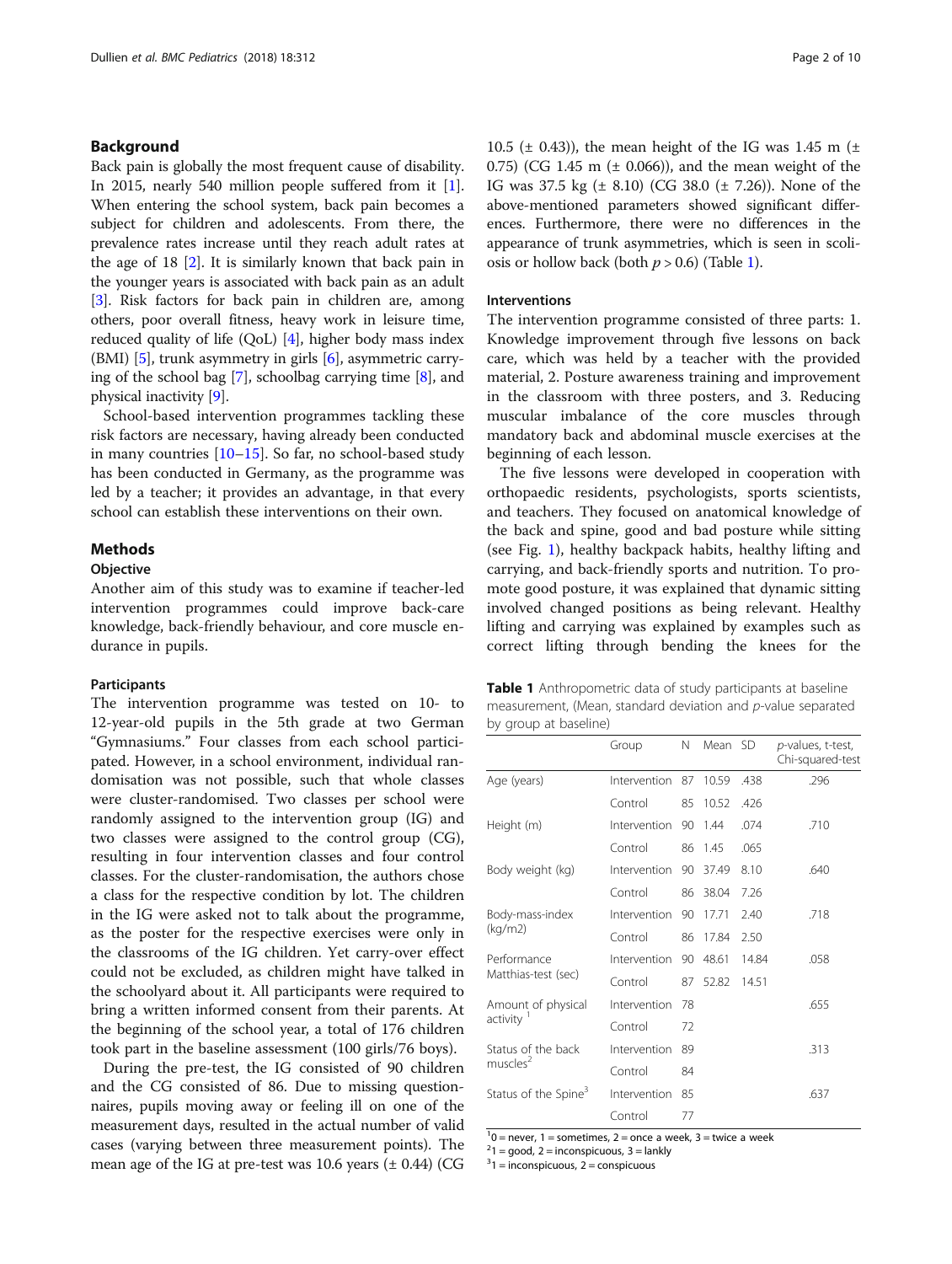<span id="page-2-0"></span>

consistent distribution of weight, etc. Back-friendly sports like swimming and skating were introduced, as well as the importance to reduce sitting behaviour.

Posture awareness training consisted of three posters mounted in the classroom. The first poster showed alternative sitting variations to promote dynamic sitting. The second poster showed strengthening exercises for the core muscles. The third poster showed mobilisation/stretching exercises to improve muscular tensions and shortenings. All of these exercises could be performed at the pupils' desks. At least one of the

stretching and one of the strengthening exercises had to be performed at the beginning of a school day and at another time chosen by the teacher, on an individual basis. The teachers had been given calendars to note how often the posture awareness training was administered per day. However, most teachers did not write down the number of these exercises as the study period progressed. So, this data was not complete and thus, has not been considered for data analysis. For the mandatory back and abdominal muscle training, every participating physical education teacher received an

Table 2 Measurement time points and outcome measures

| Measurement points                                                                   | Test instruments                                                                                                                 | Outcome measure                                                                                                     | Details/Source                                                                                    |  |
|--------------------------------------------------------------------------------------|----------------------------------------------------------------------------------------------------------------------------------|---------------------------------------------------------------------------------------------------------------------|---------------------------------------------------------------------------------------------------|--|
| 1. Pre-test<br>At the beginning of the school year<br>Intervention-and Control-Group | 1. Clinical orthopaedic examination                                                                                              | Body weight, body height<br>Orthopaedic abnormalities of the spine<br>Posture Test: Matthiass-Test                  |                                                                                                   |  |
|                                                                                      | 2. Health questionnaire                                                                                                          | Anamnestic questions<br>How often do you have back pain?                                                            | Descriptive Data                                                                                  |  |
|                                                                                      | 3. Motor Tests                                                                                                                   | Push-ups<br>Sit-ups<br>Balance test<br>Stand and Reach<br>Hanging on wall bars                                      | Posture Test for children [16]<br>see above<br>see above<br>see above<br>Munich fitness test [17] |  |
|                                                                                      | 4. Back-behaviour Trial                                                                                                          | Back pack handling<br>Demonstrate sitting postures<br>Demonstrate strengthening exercises<br>Carrying a water crate |                                                                                                   |  |
|                                                                                      | 5. Knowledge Test                                                                                                                | 12 questions on healthy back knowledge                                                                              |                                                                                                   |  |
| 2. Mid-term evaluation<br>After 4 months<br>Intervention group only                  | Back-behaviour Trial<br>Knowledge Test                                                                                           |                                                                                                                     |                                                                                                   |  |
| 3. Post-test<br>At the end of the school year<br>Intervention-<br>and Control-Group  | 1. Clinical orthopaedic examination<br>2. Health questionnaire<br>3. Motor Tests<br>4. Back-behaviour Trial<br>5. Knowledge Test |                                                                                                                     |                                                                                                   |  |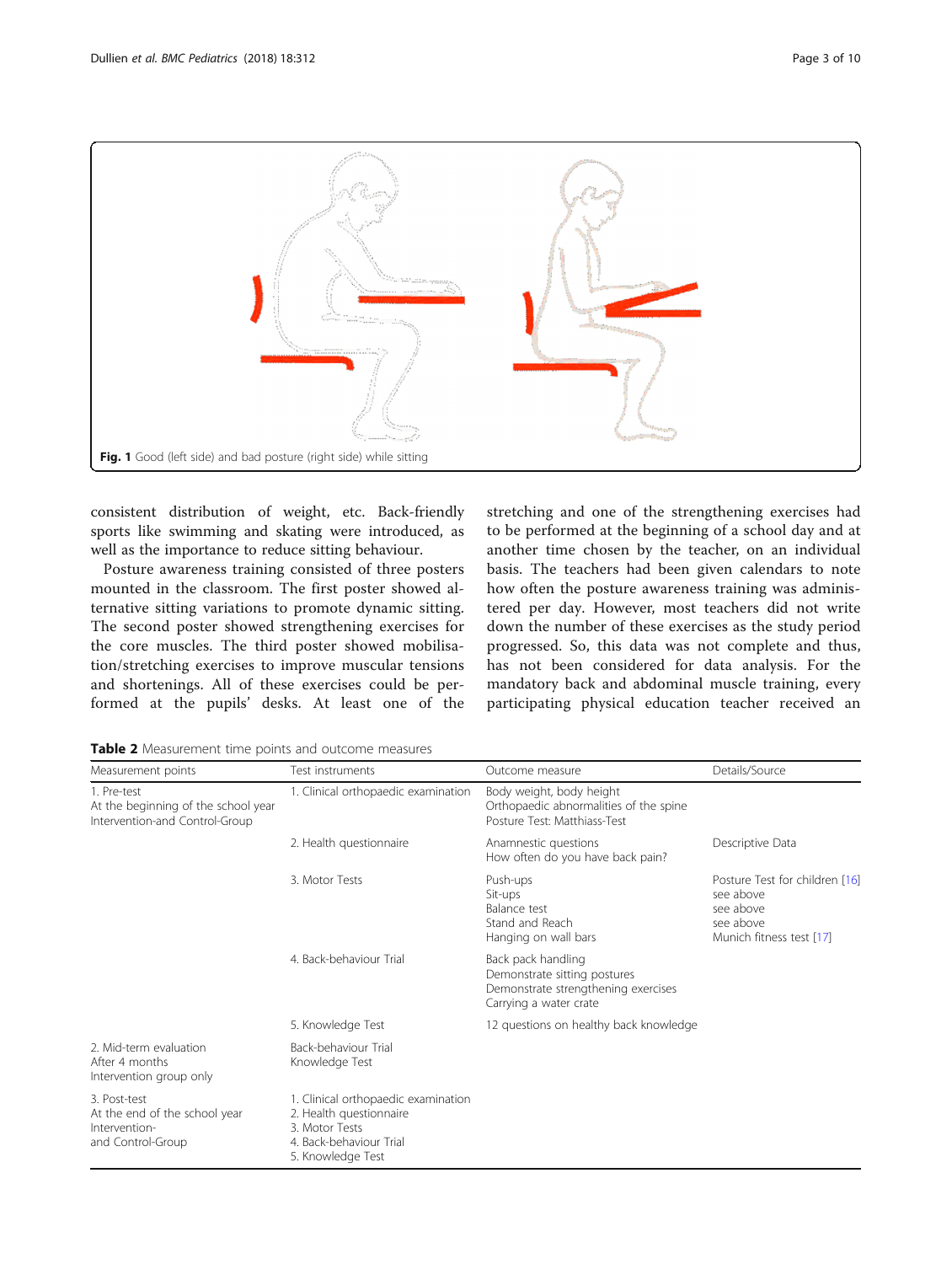<span id="page-3-0"></span>

exercise collection with a detailed description of every exercise. There were static and dynamic exercises. The static exercises should be completed three times, with each position held for 15–20 s. For the dynamic exercises, each one should be conducted with 15–20 repetitions. All exercises were explained in written form, as well as with a photo showing its correct execution. Examples of the exercises involved: plank, crunch, hip lifts, flexion of the back muscles, and ball-exercises.

### Outcome measures

Pupils had to complete several different tests (see Table [2](#page-2-0)). They had to complete motor testing, a back-behaviour trial, a clinical exam with an orthopaedic surgeon, a health questionnaire, and a back-related knowledge test. These outcome measures (see Additional file [1](#page-9-0)) were fulfilled by the children two times (pre-test and post-test). In only the intervention classes, there was an additional mid-term evaluation (after completing the five back-care education lessons), in which only the back-behaviour trial and the back-related knowledge test were carried out.

Each child who participated was examined with an orthopaedic resident. Body height, body weight, and abnormalities of the spine were noted, while asymmetries of the upper body were checked and categorised for the back in normal, flat, hyperkyphotic, or hyperlordotic positions. The health questionnaire asked anamnestic questions about overall health and immune-driven responses, to diagnose back pain/disorders and its frequency.

To examine children's motor skills, four muscle endurance tests involving core muscles were used. The number of push-ups and sit-ups the children were able to complete were measured as well. The respective number was registered. Furthermore, while balancing on one leg on a T-shaped bar, floor contacts with the opposite leg during the 40 s were noted to assess postural control and balancing skills. Lastly, it was measured how far they could reach their arms onto the ground while standing and not bending the knees. The tests are described in Ref. [[16\]](#page-9-0). The test "Holding onto wall bars" quantifies upper body muscle endurance. The children were asked to hold onto the uppermost bar of a wall bar without the foot contacting for as long as possible. At the moment, the nose tip fell under the bar level, counting seconds stopped. This test is a part of the "Münchner Fitness-Test" [\[17](#page-9-0)].

The back-behaviour trial consisted of four tasks. Task 1 was lifting, carrying, balancing on a marked line, correct turning, and putting down a mineral water crate. For each of the tests in this task, 0–2 points could be achieved. For example, for the lifting task, the children received 0 points if they lifted the crate with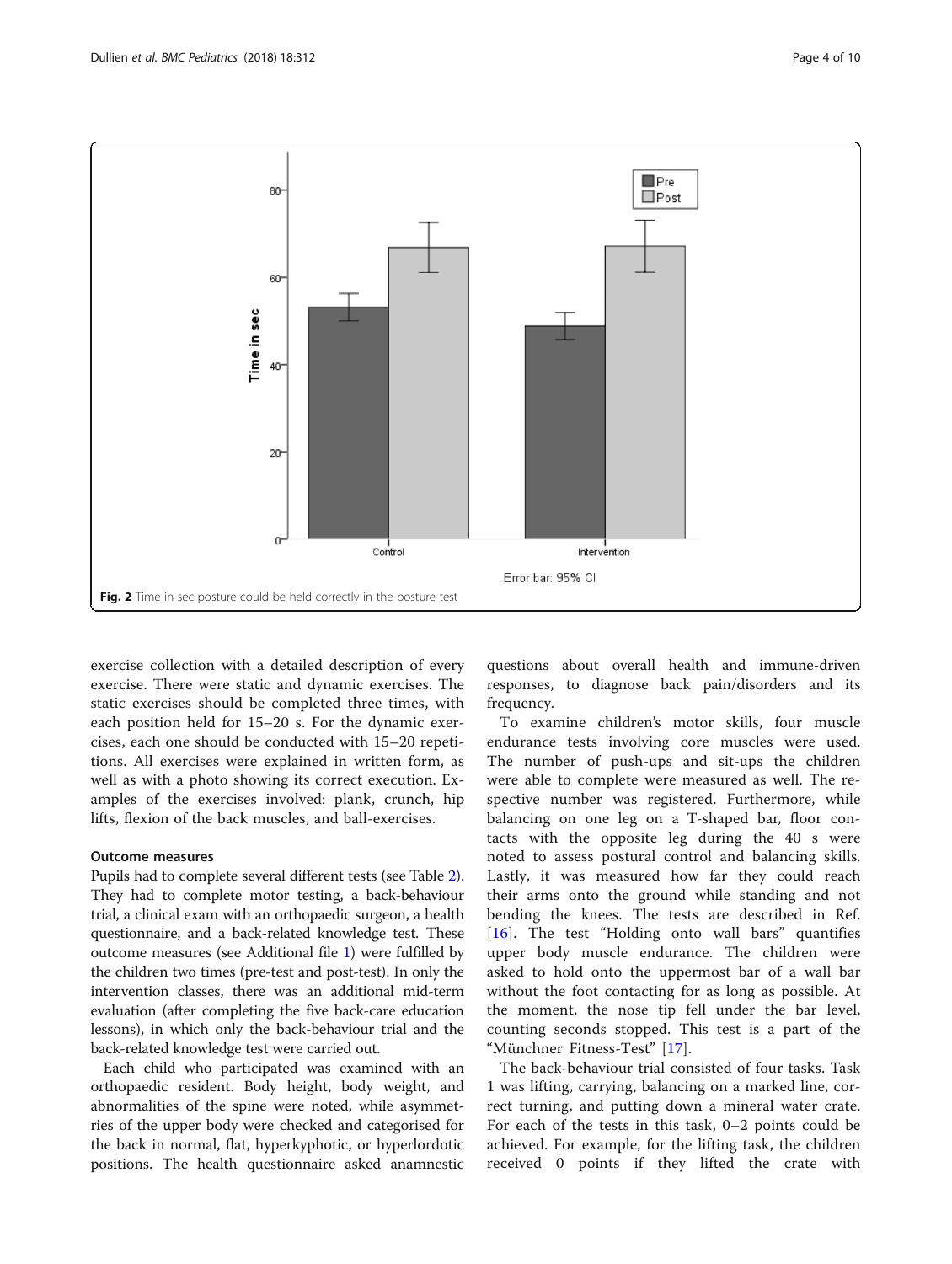<span id="page-4-0"></span>

set-through knees, 1 point for bent knees and bent back, and 2 points for the correct execution. Task 2 was packing a backpack correctly, not exceeding individual weight limit, correct positioning, carried on both shoulders, and adjusted on the back correctly. It was

registered if the children could complete the task correctly (2 points), partly correctly (1 point), or not at all (0 point). Concerning task 3, children were asked to demonstrate four different sitting positions which could improve postural dynamism. For every correct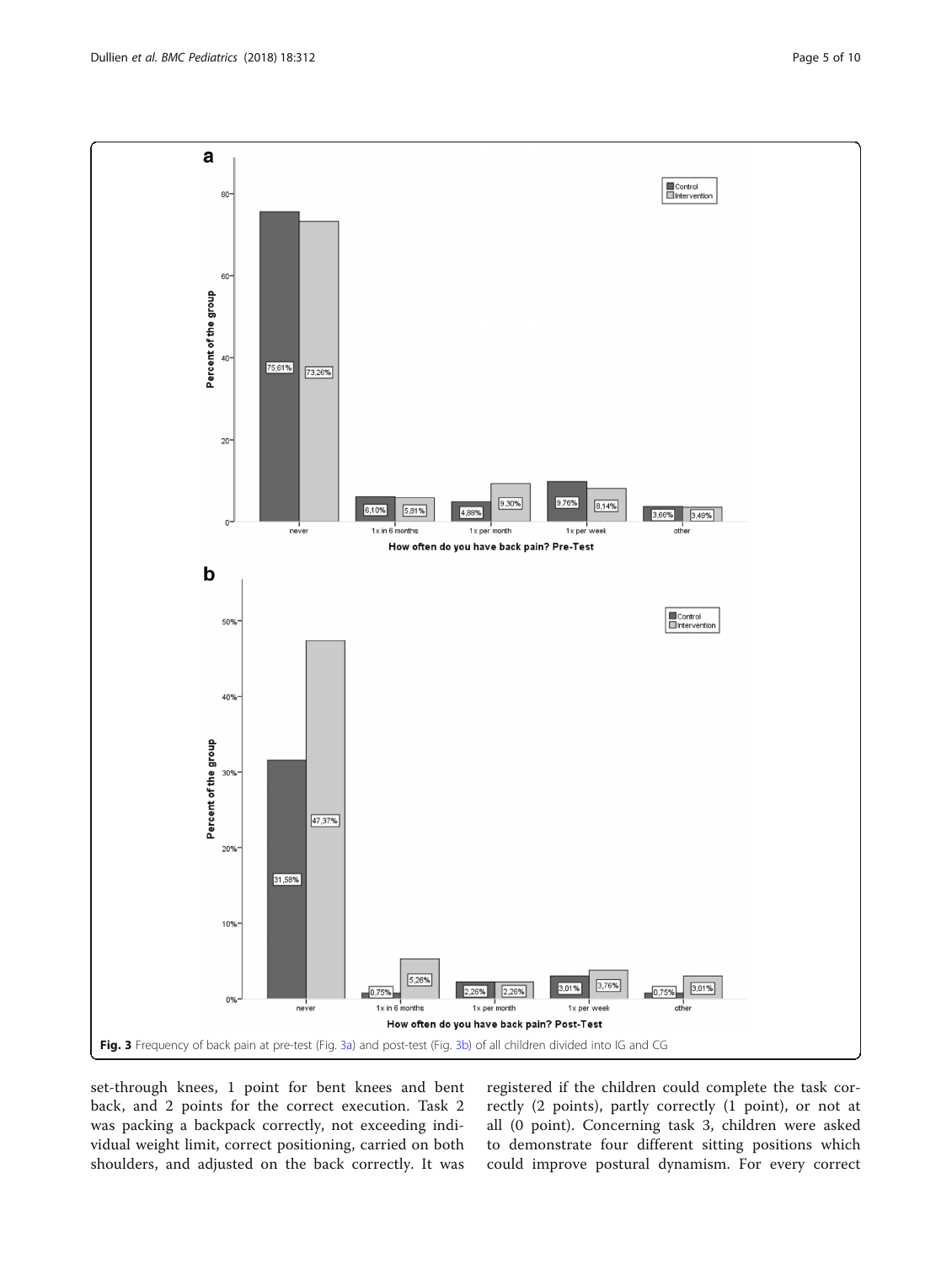<span id="page-5-0"></span>

sitting position, 1 point was received. For task 4, pupils were asked to demonstrate two strengthening exercises for the abdominals and back muscles, with one flexibility-exercise. They received 2 points if the exercise was completely executed, 1 point if there were small anomalies, and 0 points if they were not completed correctly. Forty points were available. The knowledge test consisted of 12 questions, which related to five back-care lessons: in total, there were 24 points. The orthopaedic resident and tester were blinded.

## Statistical methods

All analyses were performed using SPSS 18 (IBM Inc., Chicago, IL, USA). The level of significance was set at  $p$ < 0.05. For motor testing, as well as the back-behaviour trial, a univariate analysis of variance was calculated with the factor "test time" (pre-test, post-test), and the factor "group" (IG vs. CG). A possible difference of the back-pain rate between groups was calculated with the Wilcoxon-Test.

## Results

In the following, only meaningful or statistically and clinically significant results are shown.

## Orthopaedic abnormalities of the spine

For the pre-test, 162 children had been examined clinically, indicating that 10.5% had a clinically unremarkable spine. At post-test, 58% had a clinically unremarkable spine. The rate of improvement was equally distributed between the IG and CG. A possible scoliotic deformity was noted in 1.9% (3 cases, 1 boy and 2 girls) at pre-test. Six children (3.7%) had hyperkyphosis at pre-test. At the post-test, this rate was reduced to 3 cases (1.7%).

#### Posture test "Matthiass-test"

The results of the posture test (Matthiass-Test) show that the IG as well as the CG improved their performance between the pre- to post-test. There was no difference in the training gain of the IG compared to the CG,  $(F(1,171) = 1.02, n.s.)$  $(F(1,171) = 1.02, n.s.)$  $(F(1,171) = 1.02, n.s.)$  (see Fig. 2).

#### Back pain frequency

Of 168 children who submitted the health questionnaire at pre-test, 125 (68.7%) did not suffer back pain – but 15 children (9%) stated that they did suffer with back pain once a week. Thus, over 30% of the children had back pain, with the most frequent cause being long-lasting physical activity: a long hike  $(n = 10)$ , carrying a heavy schoolbag, and long periods of sitting (both  $n = 9$ ). Of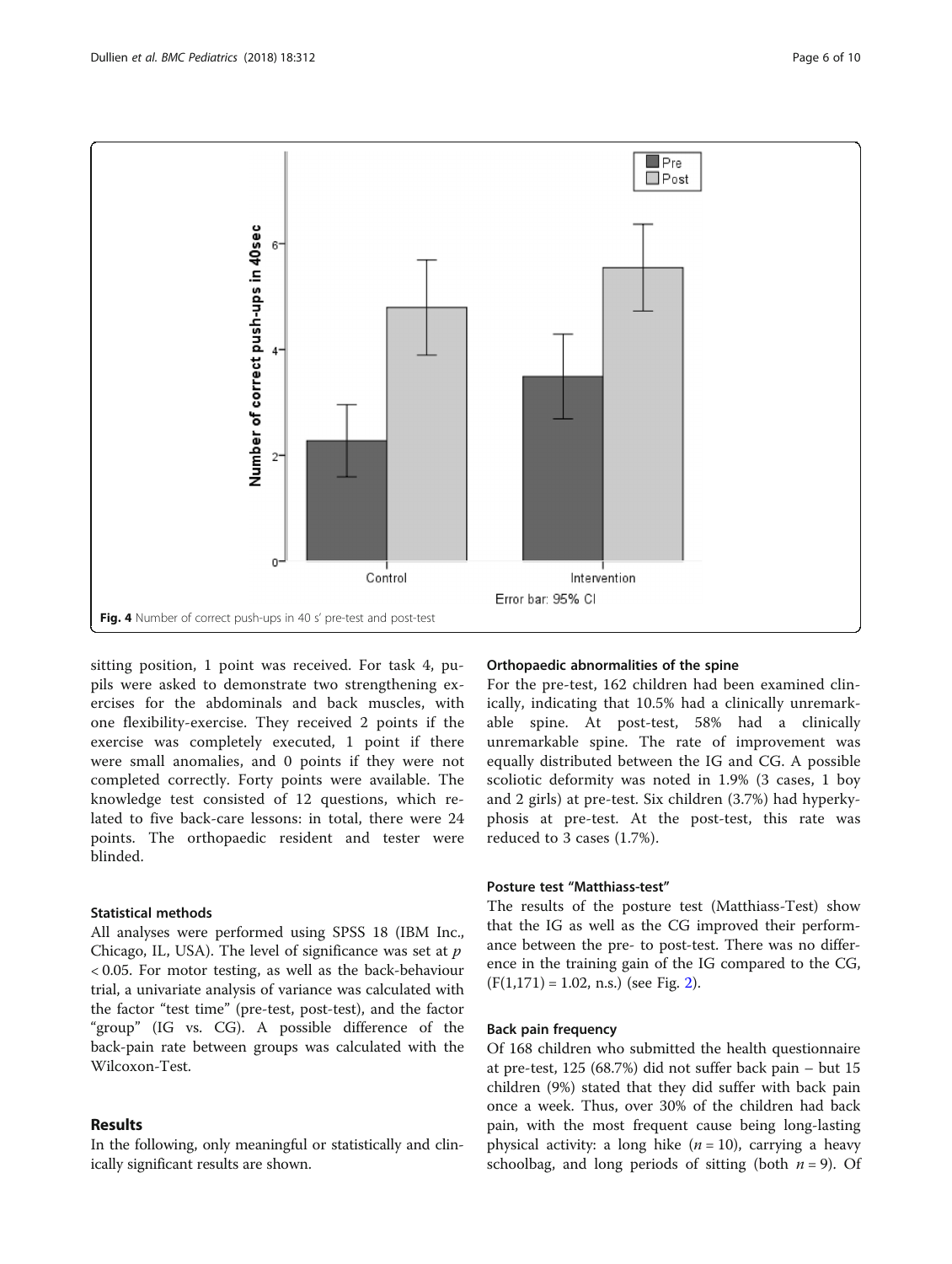

the 43 children with back pain, there were 22 boys and 21 girls. The chronological breakdown for the pre-test is shown in Fig. [3,](#page-4-0) differentiating IG and CG. Comparing the post-test back pain rates, there was neither a reduction of back pain frequency, nor were there significant differences between the groups ( $Z = -0.203$ ,  $p = 0.839$ ).

## Core-muscle endurance tests Push-ups

At pre-test, the mean number of push-ups for the IG was 3.4 ( $\pm$  3.8) and for the CG it was 2.2 ( $\pm$  3.0). At post-test, the mean number of push-ups for the IG was  $5.6$  ( $\pm$  3.9) and for the CG 4.9 ( $\pm$  4.0). The results show that the intervention, including the control group, showed better performance from the pre- to post-test  $(F(1,163) = 80.76,$  $p < 0.001$ .) There was no difference in the training gains of the IG compared to the CG (see Fig. [4\)](#page-5-0).

#### Balancing on a T-bar

At pre-test, the mean number of floor contacts for the IG was 5.4 ( $\pm$  5.0) and for the CG it was 7.1 ( $\pm$  4.8). At post-test, the mean number of floor contacts for the IG was 4.9 ( $\pm$  4.7) and for the CG 6.6 ( $\pm$  5.3). These results show that the IG as well as the CG showed better performance

from the pre- to the post-test  $(F(1,117) = 6.76, p < 0.05)$ . There was no difference between the trainings gain of the IG compared to the CG  $(F(1,171) = 0.341, n.s.)$ , (see Fig. 5).

#### Sit-ups

At pre-test, the mean number of sit-ups for the IG was 20.52 (± 4.55) and for the CG 18.29 (± 4.42). At post-test, the mean number of sit-ups for the IG was 20.00 (± 4.89) and for the CG 19.64 (± 4.69). The results show no significant main effect of time,  $(F(1,116) = 1.56,$  $p = 0.242$ , but of group,  $(F(1,165) = 4.097, p = 0.045)$  and a significant interaction between both factors,  $(F(1,165))$  $= 7.92$ ,  $p = 0.005$ ). Only a difference between groups was seen in the pre-test.

## Stand-and-reach

Concerning the stand-reach performance, there was no main effect of time,  $(F(1.165) = 0.114, p = 0.737,$  nor group,  $(F(1.165) = 0.005, p = 0.944)$ , nor an interaction between both factors,  $(F(1,165) = 0.804, p = 0.371)$ .

#### Carrying a water crate

At pre-test, the mean number of points in the "water crate task" for the IG was 5.7  $(\pm 1.9)$  and for the CG 6.1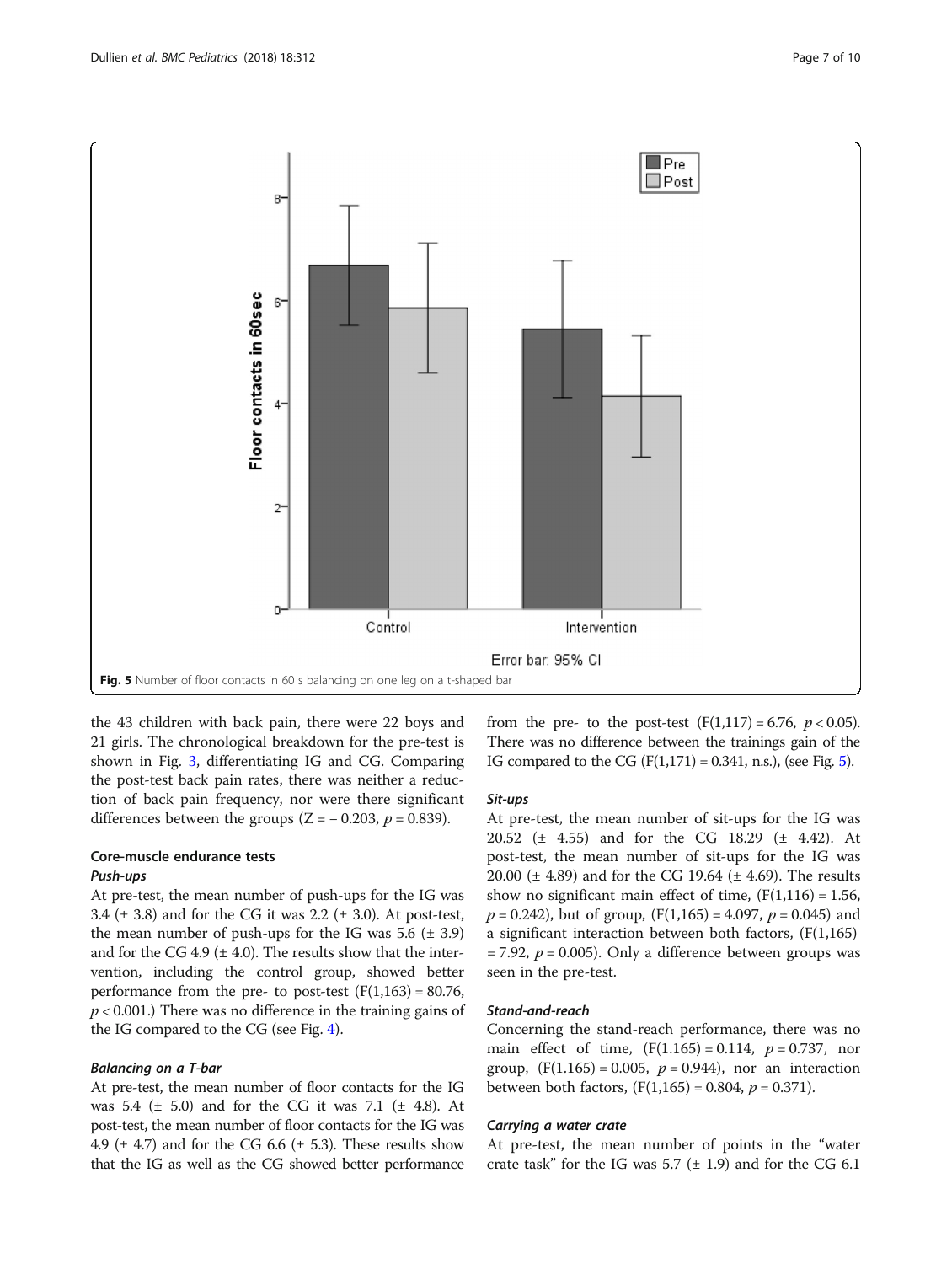

 $(\pm 1.7)$ . At mid-term evaluation, the IG mean result was 7.71  $(\pm 2.1)$  and at post-test, the mean number of points for the IG was 8.2 ( $\pm$  2.0) and for the CG 7.7 ( $\pm$  2.1). Results show a significant interaction between the factors "group" and "time of testing" (F  $(1.164) = 7.93$ ,  $p = 0.005$ ). Only the IG improved their behaviour from pre- to post-test (see Fig. 6).

## Knowledge test

At pre-test, the mean number of points in the "knowledge test" for the IG was  $14.42$  ( $\pm$  3.03) and for the CG 14.80 ( $\pm$  5.05). At mid-term evaluation, the IG mean result was  $16.8$  ( $\pm$  3.76) and at post-test, the mean number of points was  $17.17$  ( $\pm$  2.84), and for the CG 14.57 (± 4.42). Concerning the answers to the subject of "back education measured in points received in the knowledge test", there was a significant interaction between the factors "group" and "test time" (F  $(1.123) = 11.87$ ,  $p =$ 0.001). The result indicates that only the IG significantly improved their knowledge from the pre- and post-test, see Fig. [7.](#page-8-0)

## **Discussion**

The aim of this study was to examine if a teacher-led intervention programme could improve back-care knowledge, back-friendly behaviour, and core muscle endurance.

Our results indicate that the rate of clinically unremarkable spines augmented enormously from pre- to post-test. The blinded experienced examiner (one orthopaedic resident with expertise in paediatric orthopaedics and experience in diagnosing and treating scoliosis) remained the same both times. In both groups, body height increased from pre- to post-test (CG 3 cm and IG 4.5 cm). Perhaps this is why some orthopaedic abnormalities disappear with time due to natural body development over the 10-month study period. The identified scoliosis rate of 1.9% is in accordance with the 2% found in the literature [[18\]](#page-9-0).

The rate of back pain (30%) is comparable to reported prevalence rates. The mean lifetime prevalence in children as seen in a meta-analysis across 30 studies by Calvo-Munoz was 0.399 (95% CI: 0.342 and 0.459) [\[19](#page-9-0)]. The leading three causes of back pain are physical overload situations, so the focus must be on back pain prevention programmes.

The results of the motor tests (push-ups and balancing) showed improvements for the IG as well as the CG. One reason could be the learning effect, which appeared when involved in the tests for the second time. The conclusion could be that the quality of physical education lessons in the two schools was already good and following the guidelines of the intervention programme. A German gymnasium in a rural area, where children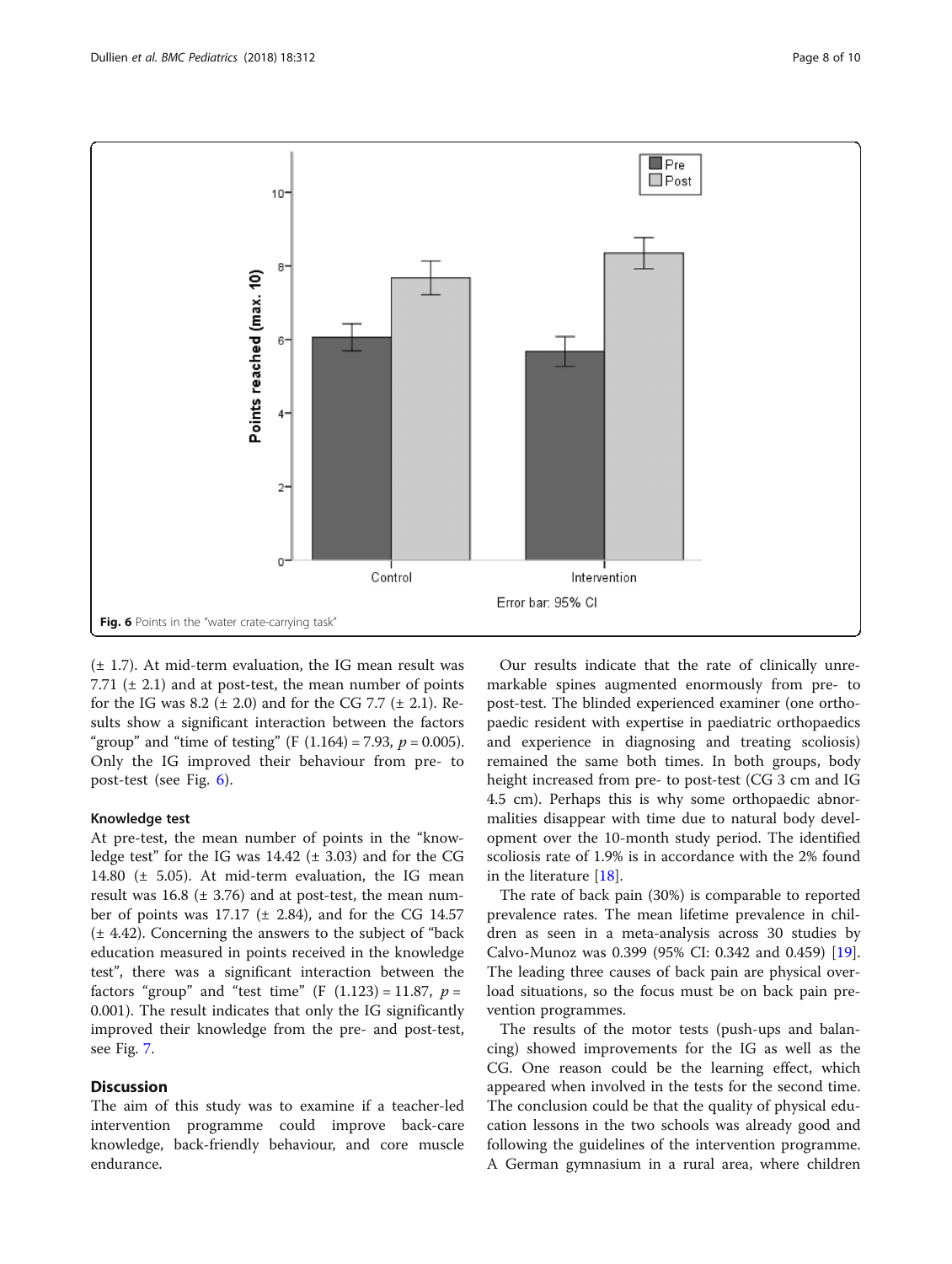<span id="page-8-0"></span>

are often organised in sports clubs, might have fitter children than normal. Might the programme have a greater effect in a disadvantaged urban area school, with a high percentage of migration backgrounds.

In the back-behaviour trial, only the water crate-carrying task showed a significant difference at post-test between groups. It is possible that the pupils of the IG talked about the programme in the schoolyard, so that a carry-over effect occurred in other tasks. The better performance of the IG in the water crate-carrying task is crucial, because healthy lifting habits are important for development of healthy back behaviours in childhood and youth. A behavioural education, which starts at a young age will have a more profound and lasting effect during one's life. In the knowledge test, the IG received statistically significant more points in the post-test than the CG. According to this, it can be stated that the programme informed the IG of some relevant knowledge, which coincides with a former systematic review [[10\]](#page-9-0). It supports the results of Gelhof et al. [[11](#page-9-0)], in that a one-year teacher led programme and not only a two-year programme were able to improve the children's knowledge significantly. In addition to the study of Vidal et al.  $[14]$  $[14]$ , this study has the advantage that the effects of knowledge about the spine, healthy behaviour, as well as physical changes are consistently

investigated. Kamper, Yamato, and Williams analysed all systematic reviews for possible reasons in childhood [[20\]](#page-9-0) and concluded that the studies differ widely due to their quality (low quality, moderate quality, or high quality). They indicated that psychosocial stress as well as other psychosocial factors reinforce the risk of back pain. Girls have a higher risk than boys do, which should be considered in planning further intervention programmes.

### Conclusion

The results show that back-care knowledge, and aspects of back-friendly behaviour were significantly improved through the programme. There was no significantly improved behaviour concerning core muscle endurance, tested with the four muscle tests mentioned above (between the IG and CG). Since motor results did not improve as well as knowledge and behavioural tests, physical education in the schools was likely to already include back-friendly exercises and habits. One reason for non-results could be the low frequency of school training.

In addition, the study confirmed that this teacher-led back education programme is worthy of inclusion at school. Around 85% of the children received permission from their parents to participate in this study. The programme fit well in a German school year and the